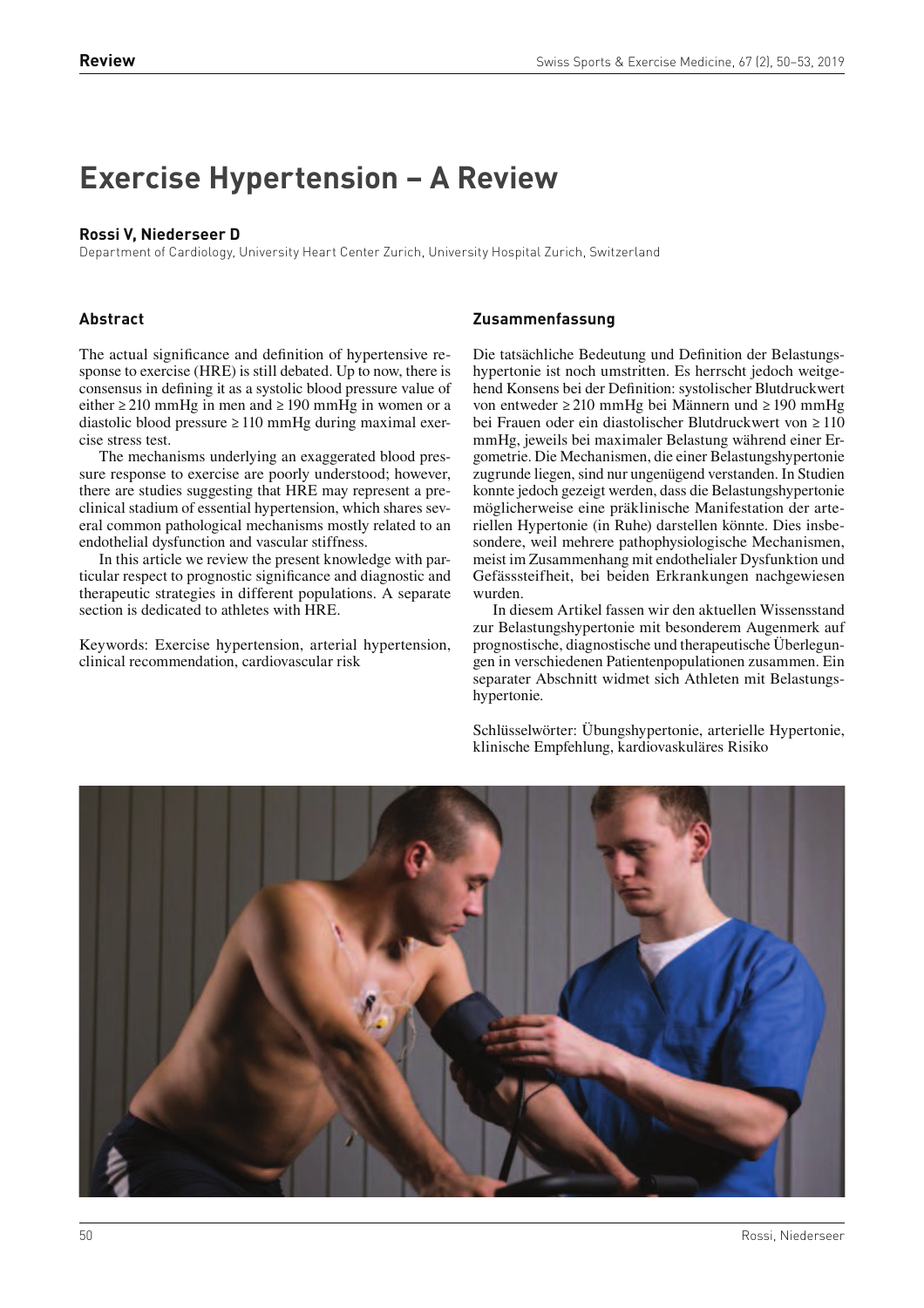## **Exercise Hypertension: Definition**

A stress test with a cycle ergometer or on a treadmill is routinely performed in daily practice to evaluate patients with known coronary artery disease, heart failure, or as a general screening to evaluate the cardiovascular risk. Beside monitoring heart rhythm and repolarization changes with electrocardiography, blood pressure is usually measured repetitively manually or automatically with an arm cuff.

A pathological blood pressure response to exercise may include an impaired response or even in a decrease during incremental exercise, conditions that are mostly associated with ischemic heart disease. However, recently also an exaggerated increase in blood pressure has been investigated. Although there is no official consensus yet, an hypertensive response to exercise (HRE) is defined according to epidemiological studies as either a systolic blood pressure value of  $\geq$  210 mmHg in men and  $\geq$  190 mmHg in women or a diastolic blood pressure  $\geq 110$  in both during maximal exercise stress test. [1] A systolic blood pressure  $\geq$  175 mmHg under light-intensity stress test has been proposed as further cut-off, as well. [2] *(see Table 1).* A normal response to exercise is defined as a mean increase of 10mmHg per metabolic equivalent. [3]

|                             |       | <b>Systolic</b><br><b>Blood</b><br><b>Pressure</b> | <b>Diastolic</b><br><b>Blood</b><br><b>Pressure</b> |
|-----------------------------|-------|----------------------------------------------------|-----------------------------------------------------|
| High-intensity<br>exercise  | Men   | $\geq$ 210 mmHg                                    | $\geq 100$ mmHq                                     |
|                             | Women | $\geq$ 190 mmHq                                    | $\geq$ 95 mmHq                                      |
| Light-intensity<br>exercise | Men   | $\geq$ 175 mmHq                                    |                                                     |
|                             | Women | $\geq$ 175 mmHq                                    |                                                     |
| Athletes                    | Men   | $\geq$ 220 mmHg                                    | $\geq$ 85 mmHq                                      |
|                             | Women | $\geq$ 200 mmHq                                    | $\geq 80$ mmHq                                      |

**Table 1:** Proposed cut-off for the diagnosis of Hypertensive Response to Exercise (HRE) in different populations. Adapted from [14,18,21].

# **Pathophysiology of Exercise Hypertension**

The mechanisms underlying an HRE are poorly understood. Several mechanisms have been proposed with respect to different population groups.

In an epidemiological study, young (mean age < 30 years) normotensive subjects with no known cardiovascular risk factors were compared to subjects with a positive familiar history for hypertension or with high-normal resting blood pressure: The latter were more likely to present HRE during maximal exercise effort. A blunted decline in peripheral resistance was proposed as underlying mechanisms. [4] As such, in young patients with no manifest cardiovascular risk factors, an endothelial dysfunction with insufficient nitroxide-oxide (NO)-production has been postulated as primary mechanism leading to HRE. [5]

In older patients, the pathophysiological mechanism is more likely to be linked to an increased subclinical arterial stiffness with reduced vascular compliance, as well, which becomes firstly evident during exercise. [5] In an observational study analyzing subjects aged between 55–75 years with untreated high-normal resting blood pressure, an impaired endothelial function as measured by flow-mediated dilation independently correlated with an increased pulse pressure under physical stress both in men and in women. [6] Furthermore, subjects with HRE were found to have an impaired response to acetylcholine, as a sign of imbalanced production of endothelial NO and an exaggerated response to vasoconstrictors. [7] Although data are sparse, there is evidence that HRE may represent a preclinical stadium of essential hypertension, which shares several common pathological mechanisms mostly related to a endothelial dysfunction and vascular stiffness.

Furthermore HRE, similarly to manifest hypertension, has been observed to be associated with both structural and functional anomalies of left ventricle such as diastolic dysfunction. [8,9]

Both HRE and manifest hypertension seems to share common risk factors, as well: they both have been positively associated with parameters denoting an underlying metabolic syndrome such as increased levels of serum cholesterol and insulin resistance. [2,10]

## **Prognostic Value and possible Treatment Strategies**

Exercise hypertension has been associated to an increased risk of developing manifest clinical hypertension in several studies and meta-analyses. Although these studies were performed using different test protocols and used different cutoff values of HRE, their conclusions are quite homogeneous. As such, a 1.19 to 1.90-times higher risk of developing clinical manifest hypertension has been observed for HRE measured at the peak of moderate or maximal exercise, independently from values of resting blood pressure. In this study, each 10 mmHg increase in systolic BP during exercise resulted in a 4% increase in cardiovascular adverse events and mortality even after correction for resting office blood pressure, age or other known cardiovascular risk factors. [11] In another meta-analysis including 12 longitudinal studies involving subjects with no known coronary artery disease, systolic blood pressure at moderate, but not maximal, workload was associated with an increase in adverse cardiovascular outcomes after a mean follow-up of 15 years. [12] However, the authors recognize there was a substantial heterogeneity in populations between studies which make comparisons dif ficult. Furthermore, no out-of-office blood pressures were recorded, so that masked hypertension was not considered.

It has been observed, that exercise could reveal cases of inadequate resting blood pressure control in the so-called masked hypertension. In such patients, HRE is the clinical manifestation of a pre-existent hypertension and, thus, these subjects should be considered at higher cardiovascular risk and might be treated consequentially. [13,14] The prescription of a 24-hours-blood pressure measurement may be thus evaluated in order to make a definitive diagnosis and classify the real grade of resting hypertension.

Treatment strategies for HRE still need to be developed. A diagnostic and therapeutic algorithm is proposed in Figure 1. As discussed above, HRE shares many pathophysiological pathways with resting hypertension, of which possibly represents a precursor. As such, life-style modifications should be implemented and encouraged in these subjects as well, independently from other classical cardiovascular risk factors. Pharmacological treatment of HRE is still debated and is not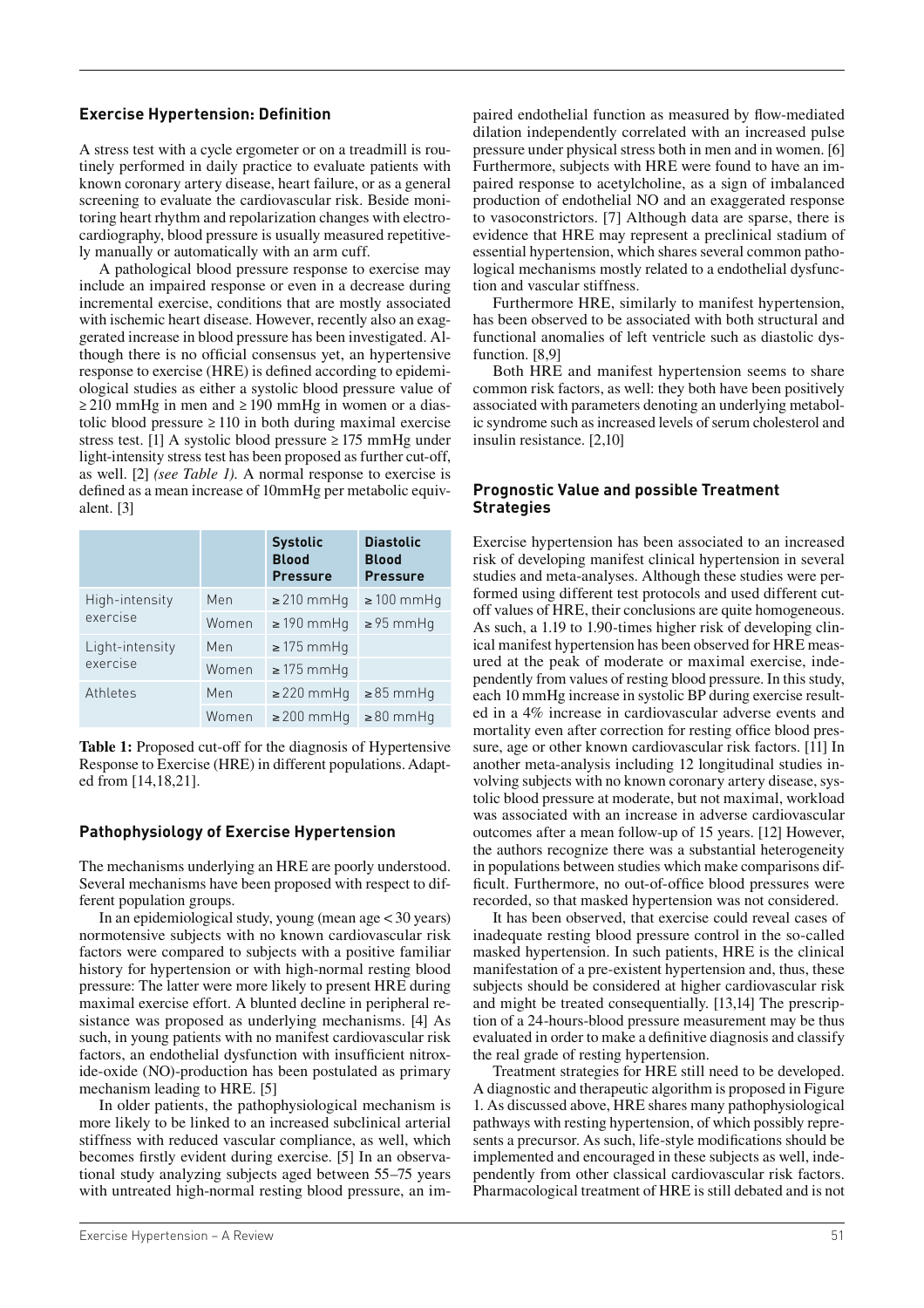

taken into account in the current guidelines for hypertension, yet. Angiotensin-II seems to play an important role in the onset of HRE, so a therapy with ACE-inhibitors or renin-angiotensin-aldosterone system antagonists could be considered. [9] Similarly, the use of beta-blockers could reduce the adrenergic tone during physical effort, although could limit exercise capacity.

#### **Exercise Hypertension in Athletes: Special Considerations**

As athletes usually undergo regular exercise tests to check their fitness level, these tests provide a unique opportunity to also check for HRE. Fitness level, as expressed by maximal oxygen uptake, independently influence blood pressure response under stress. [15] In athletes, a hypertensive response during exercise is considered as a systolic blood pressure > 220 mmHg in male and  $>$  200 mmHg in female and  $>$  85 mmHg in male or > 80 mmHg in female for diastolic blood pressure during cycle ergometry. [16,17] Blood pressure should be routinely assessed during exercise testing in all athletes in order to rule out exercise-induced hypertension and the exercise effort should be pushed to their maximal limit. According to the new position statement on athletes with arterial hypertension, subjects with borderline resting hypertension or with suspected masked hypertension should undergo ambulatory BP monitoring also during training sessions. [18,19]

Although a masked or not yet clinical manifest essential hypertension is possible in athletes as well, specific causes of secondary hypertension such as abuse of antirheumatic drugs, adrenergic stimulants, androgenic-anabolic steroids, growth hormone, erythropoietin or other doping substances should be considered and appropriately investigated.

Athletes diagnosed with arterial hypertension should be treated according to general guidelines and only those with associated clinical conditions or target organ damage should be restricted from sports, in particular from those with isometric components. [20] It should be paid particular attention to prescribing antihypertensive in athletes, since some drugs are considered doping substances and are banned by many sports associations. A list of pharmacological therapies for different disciplines is provided in Table 2.

Athletes with suspected arterial hypertension should undergo regular evaluation to assess the need for the adequacy of pharmacological therapy and should be regularly screened for secondary organ damage such as left ventricular hypertrophy. This represents a diagnostic challenge as other cardiomyopathies of interest for athletes such as hypertrophic cardiomyopathy may initially present identically, therefore an adequate follow-up over time is particularly important. A period of detraining may be considered in this case to help differentiating a primary hypertrophic cardiomyopathy from exercise-related left-ventricular hypertrophy.

| Antihypertensive drugs<br>in athletes | Is it doping?                                                                    | Adverse effects on performance                                                             | <b>Indications</b>                                  |
|---------------------------------------|----------------------------------------------------------------------------------|--------------------------------------------------------------------------------------------|-----------------------------------------------------|
| Diuretics                             | Rapid weight loss: Boxe,<br>Judo, Wrestling                                      | Hypovolemia, orthostatic hypo-<br>tension, electrolyte imbalance                           | 2° line therapy                                     |
| B-blockers                            | Precision and concentration<br>sports: Shooters, Diving,<br>Archery, Ski Jumping | Reduction in isotropism, heart<br>rate and cardiac output, bron-<br>cospasm, hypoglicaemia | Only if there is an<br>underlying condition         |
| RAAS-blockers                         | n <sub>0</sub>                                                                   | Relative vasodilation with no<br>impairment of $VO2$ max.                                  | $1^\circ$ line therapy                              |
| Ca-antagonists                        | n <sub>0</sub>                                                                   | Potential diffuse vasodilation<br>and early onset of anaerobic-<br>threshold               | $1^\circ$ line therapy,<br>mainly in black athletes |

**Table 2:** Antihypertensive therapy in athletes and effects on sportive performance.